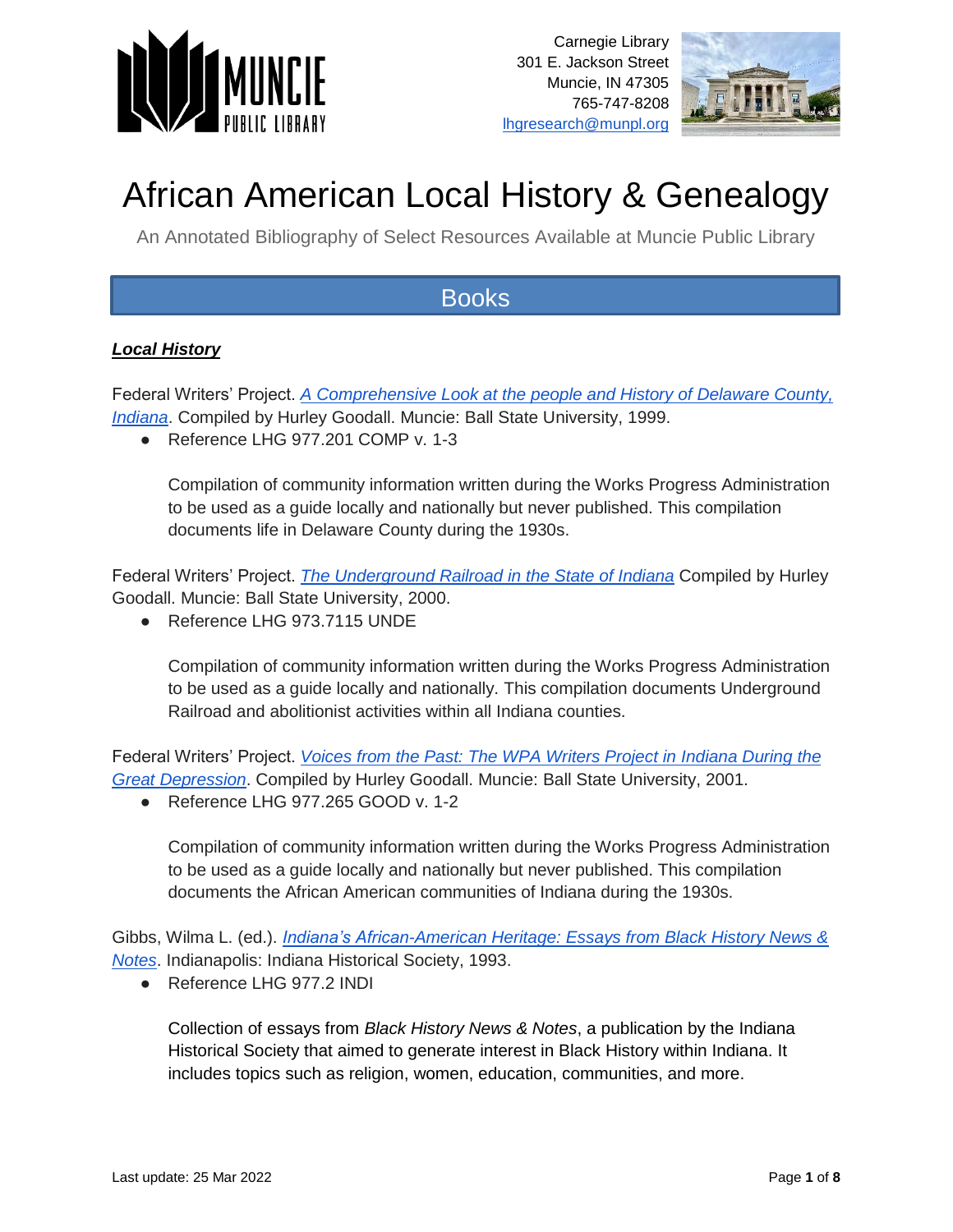Goodall, Hurley and J. Paul Mitchell. *[African Americans in Muncie 1890-1960](https://muncie.tlcdelivers.com/#section=resource&resourceid=1655784¤tIndex=0&view=fullDetailsDetailsTab)*. Muncie: Ball State University, 1976.

● Reference LHG 977.265 GOOD

Updated title to a historical account about the African American community in Muncie, which had not received much attention up to that point. It emphasizes the prominent role of African Americans in shaping Muncie and hoped to present a more complete picture of the community.

Goodall, Hurley. *[A Chronological Listing of Some Significant Dates and Events: A History of](https://muncie.tlcdelivers.com/#section=resource&resourceid=4687562¤tIndex=0&view=fullDetailsDetailsTab)  [Muncie and Delaware County's African American Community](https://muncie.tlcdelivers.com/#section=resource&resourceid=4687562¤tIndex=0&view=fullDetailsDetailsTab)*. Muncie, IN: Middletown Center, 1997.

● Reference LHG 305.896 GOOD

This is a pamphlet that is a timeline of important dates chronicling African American history in Muncie and Delaware County. It highlights important people and contributions to the community.

Goodall, Hurley. *[Delaware County Historical Alliance Community Interviews: Hurley Goodall](https://muncie.tlcdelivers.com/#section=resource&resourceid=4842281¤tIndex=0&view=allCopiesDetailsTab)*. By Delaware County Historical Alliance. Ball State University, 04/25/1995.

● Reference LHG 929.5 DELA

Part of an oral history series conducted by the Delaware County Historical Alliance (now the Delaware County Historical Society) that presents Delaware County local history from different perspectives and backgrounds.Taped at the Ball State University Teleplex.

Goodall, Hurley C. *[Inside the House: My Years in the Indiana Legislature](https://muncie.tlcdelivers.com/#section=resource&resourceid=1355838¤tIndex=0&view=fullDetailsDetailsTab) [1978-1992](https://muncie.tlcdelivers.com/#section=resource&resourceid=1355838¤tIndex=0&view=fullDetailsDetailsTab)*. Muncie: Ball State University, 1995.

● Reference LHG 328.772 GOOD

Memoir about Goodall's service in the Indiana Legislature from the beginning when he was a minority within a minority Democrat party in the House to later years when the Democrats were the majority party and he almost became Speaker of the House.

Goodall, Hurley, and Muncie Public Library. *[Those Who Made a Difference.](https://muncie.tlcdelivers.com/#section=resource&resourceid=10139591¤tIndex=1&view=allCopiesDetailsTab)* Muncie: Muncie Public Library, 2005.

● Reference LHG 323.1196 GOOD

This book is a list of mini-biographies documenting African Americans who have made a difference within the Muncie and Delaware County community. It was compiled with the help of Muncie Public Library staff at the Local History and Genealogy Center and includes select primary sources regarding each individual.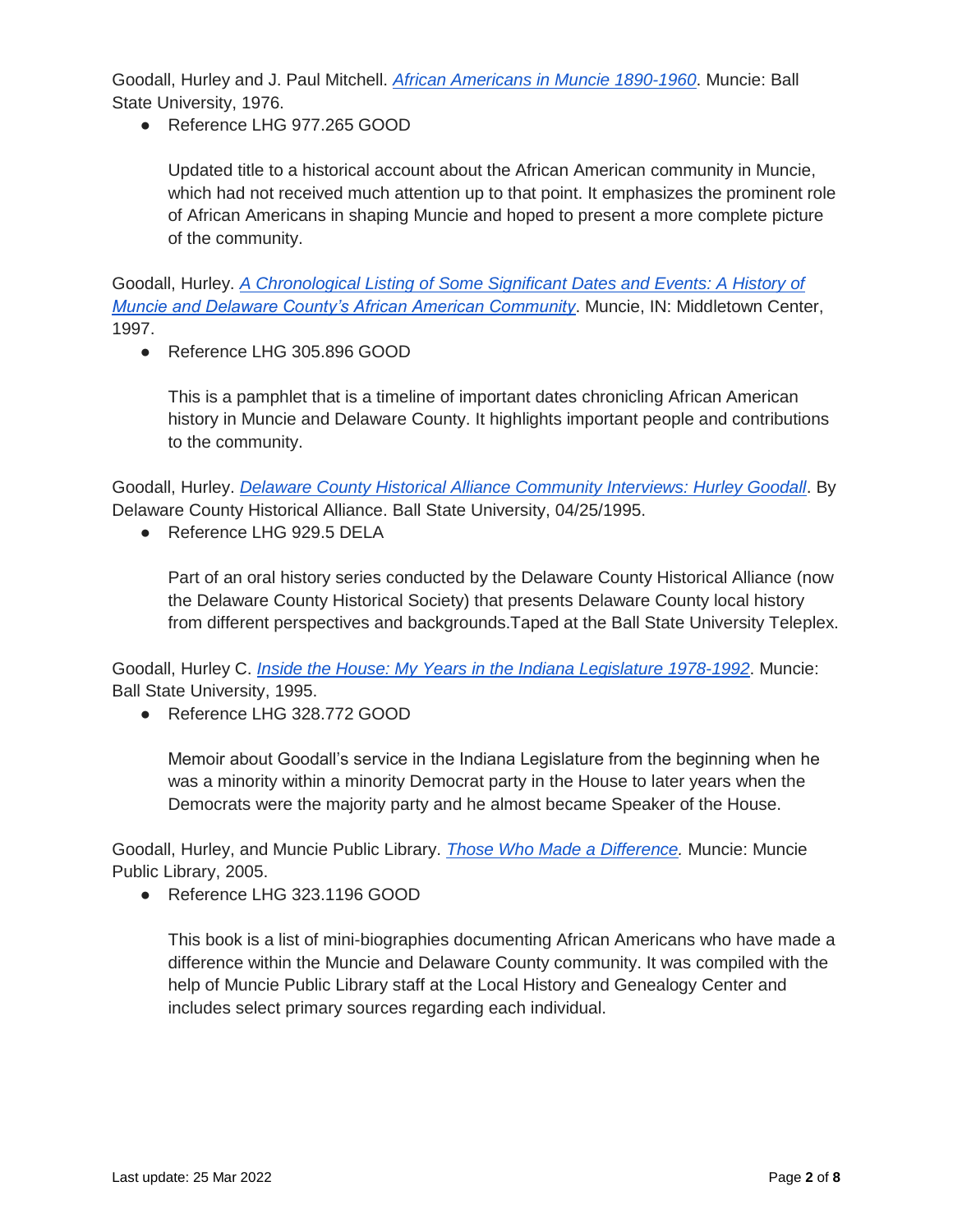Hine, Darlene Clark, Patrick Kay Bidelman, Shirley M. Herd, and Donald West. *[The Black](https://muncie.tlcdelivers.com/#section=resource&resourceid=10376253¤tIndex=0&view=fullDetailsDetailsTab)  [Women in the Middle West Project: A Comprehensive Resource Guide, Illinois and Indiana](https://muncie.tlcdelivers.com/#section=resource&resourceid=10376253¤tIndex=0&view=fullDetailsDetailsTab)*. Indianapolis: Indiana Historical Bureau, 1986.

● Reference LHG 305.48 BLAC

The Black Women in the Middle West Project sought to record, preserve, and document the histories of black women in the states of Illinois and Indiana. A couple of women from Muncie, Indiana donated to the project as well as Muncie Public Library, which sent files relating to the "Black Women: Achievement Against the Odds" panel held in 1985.

January, Alan F. and Justin E. Walsh. *[A Century of Achievement: Black Hoosiers in the Indiana](https://muncie.tlcdelivers.com/#section=resource&resourceid=10184173¤tIndex=0&view=fullDetailsDetailsTab)  [General Assembly, 1881-1986](https://muncie.tlcdelivers.com/#section=resource&resourceid=10184173¤tIndex=0&view=fullDetailsDetailsTab)*. Indianapolis: Indiana Historical Bureau, 1986.

● Reference LHG 328.9772 JANU

Pamphlet that outlines the history of African Americans in Indiana politics and has biographical sketches of Black Hoosiers who had served in the Indiana General Assembly including Hurley Goodall, a local African American who had many firsts in Muncie.

Kelbaugh, Ross J. *[Introduction to African American Photographs, 1840-1950: Identification,](https://muncie.tlcdelivers.com/#section=resource&resourceid=59335718¤tIndex=5&view=fullDetailsDetailsTab)  [Research, Care & Collecting](https://muncie.tlcdelivers.com/#section=resource&resourceid=59335718¤tIndex=5&view=fullDetailsDetailsTab)*. Gettysburg: Thomas Publications, 2005.

● Reference LHG 779.9973 KELB

Book that instructs on how to research, identify people and places, and care for vintage African American photographs.

Lassiter, Luke Eric, Hurley Goodall, Elizabeth Campbell, and Michelle Natasya Johnson. *[The](https://muncie.tlcdelivers.com/#section=resource&resourceid=269135626¤tIndex=6&view=fullDetailsDetailsTab)  [Other Side of Middletown: Exploring Muncie's African American Community](https://muncie.tlcdelivers.com/#section=resource&resourceid=269135626¤tIndex=6&view=fullDetailsDetailsTab)*. Walnut Creek: AltaMira Press, 2004.

● Reference LHG 305.896 OTHE

Middletown, a pseudonym for Muncie, Indiana and considered to be the most average city in the U.S., was a sociological study conducted by the Lynds in the mid-1920s, but they neglected to include the African American population in the city. This book remedies that omission.

Madison, James H. *[A Lynching in the Heartland: Race and Memory in America](https://muncie.tlcdelivers.com/#section=resource&resourceid=48284366¤tIndex=0&view=fullDetailsDetailsTab)*. New York: Palgrave MacMillan, 2001.

● Reference LHG 305.896 MADI

In this book, Madison uses the case of the Marion lynching in 1930 to disprove the perception that lynchings only occurred in the South. It also includes chapters on the aftermath and memories of it within Marion.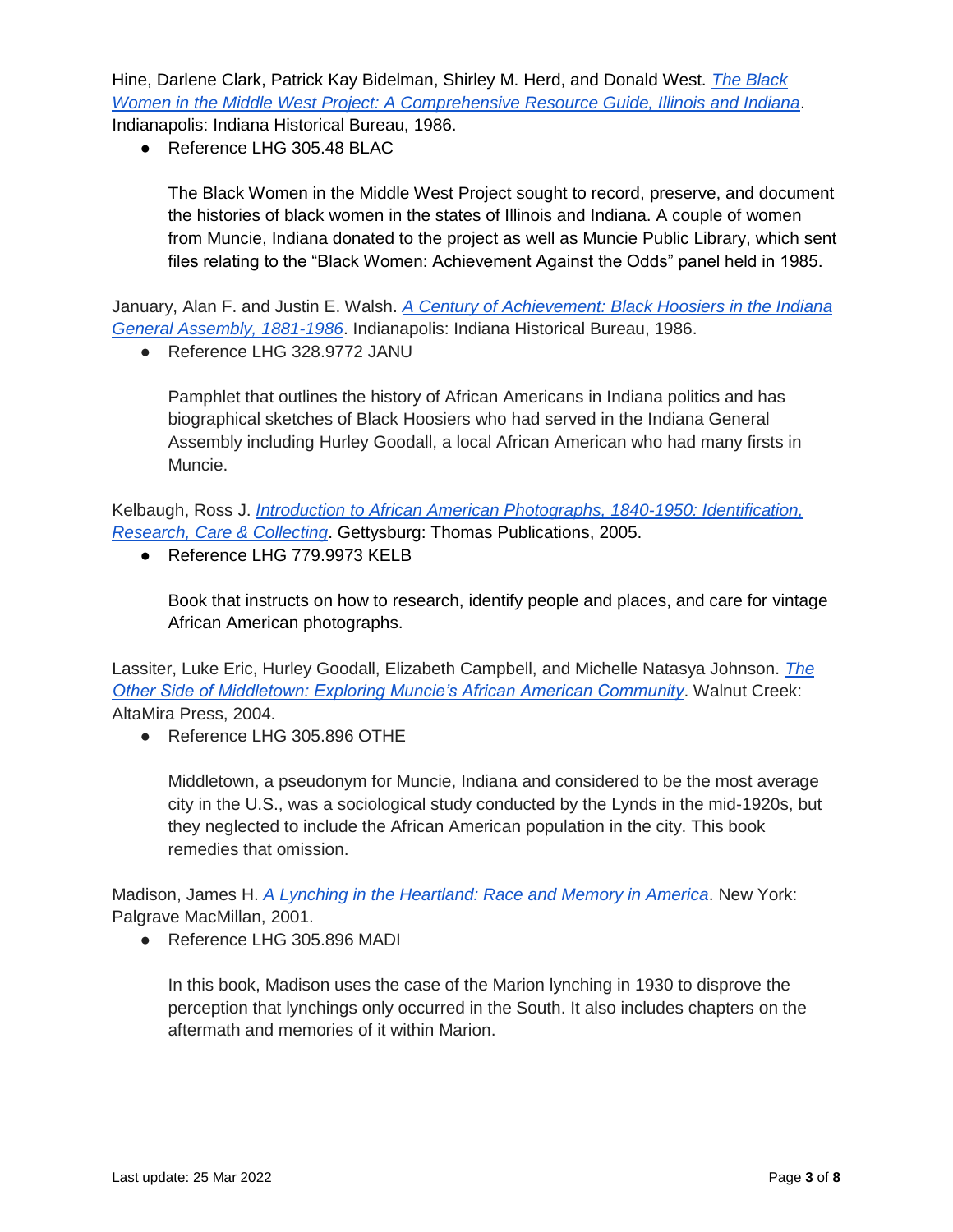Marrow III, Taylor A. *[Reconciling the Past: A Brief History of Race Relations in Muncie 1827-](https://muncie.tlcdelivers.com/#section=resource&resourceid=1057582021¤tIndex=0&view=fullDetailsDetailsTab) [2004](https://muncie.tlcdelivers.com/#section=resource&resourceid=1057582021¤tIndex=0&view=fullDetailsDetailsTab)*. Muncie: TEAMwork for Quality Living, 2004.

● Reference LHG 305.896073 MAR

The book walks through the history of race relations in Muncie between blacks and whites and hopes to bring about a reconciliation through education of some of the issues faced due to the tensions experienced by the two in the past.

Moten-Foster, Bea. *[200 Years of Black Cookery](https://muncie.tlcdelivers.com/#section=resource&resourceid=1158073¤tIndex=7&view=fullDetailsDetailsTab)*. Muncie: Muncie Book Company, 1976.

● Goddard Collection TWO

Cookbook written by a prominent local African American woman who was the first black radio announcer at the United Nations and published a local newspaper called *The Muncie Times*. It chronicles the food heritage of African Americans and includes recipes from Africa.

Muncie Human Rights Commission. *[Chronological History of the Southside High School Racial](https://muncie.tlcdelivers.com/#section=resource&resourceid=10160920¤tIndex=3&view=allCopiesDetailsTab)  [Situation for the Indiana State Civil Rights Commision and Indiana Advisory Committee, U.S.](https://muncie.tlcdelivers.com/#section=resource&resourceid=10160920¤tIndex=3&view=allCopiesDetailsTab)  [Commission on Civil Rights](https://muncie.tlcdelivers.com/#section=resource&resourceid=10160920¤tIndex=3&view=allCopiesDetailsTab)*. Indiana State Advisory Committee to the U.S. Commission on Civil Rights, April 1968.

● Reference LHG 379.26 CHRO

Report of a meeting that occurred on March 16, 1968 between a Joint Subcommittee of the Indiana State Advisory Committee to the U.S. Commission on Civil Rights and the Indiana Civil Rights Commission. The purpose of the meeting was to collect information about racial tensions and student friction at Southside High School in the hopes that it would help ease racial tensions at the school.

*[An Oral History of African Americans in Grant County](https://muncie.tlcdelivers.com/#section=resource&resourceid=6029511¤tIndex=0&view=fullDetailsDetailsTab)*. Compiled by Barbara J. Stevenson.

Charleston: Arcadia Publishing, 2000.

● Reference LHG 977.269 ORAL

This publication documents an oral history project conducted by the Grant County Black History Council through a grant from the Indiana Historical Society/Indiana Humanities. Those interviewed were African Americans, many born in the early 1900s, who wanted to tell their story of life in Grant County during the mid-1800s to 1900s.

Taylor Jr., Robert M. and Connie A. McBirney (ed.). *[Peopling Indiana: The Ethnic Experience](https://muncie.tlcdelivers.com/#section=resource&resourceid=9257994¤tIndex=0&view=allCopiesDetailsTab)*. Indianapolis: Indiana Historical Society, 1996.

● Reference LHG 305.8 PEOP

The book documents the different histories of the ethnic groups that comprise Indiana and why they might have immigrated to the state. It includes a chapter on African Americans.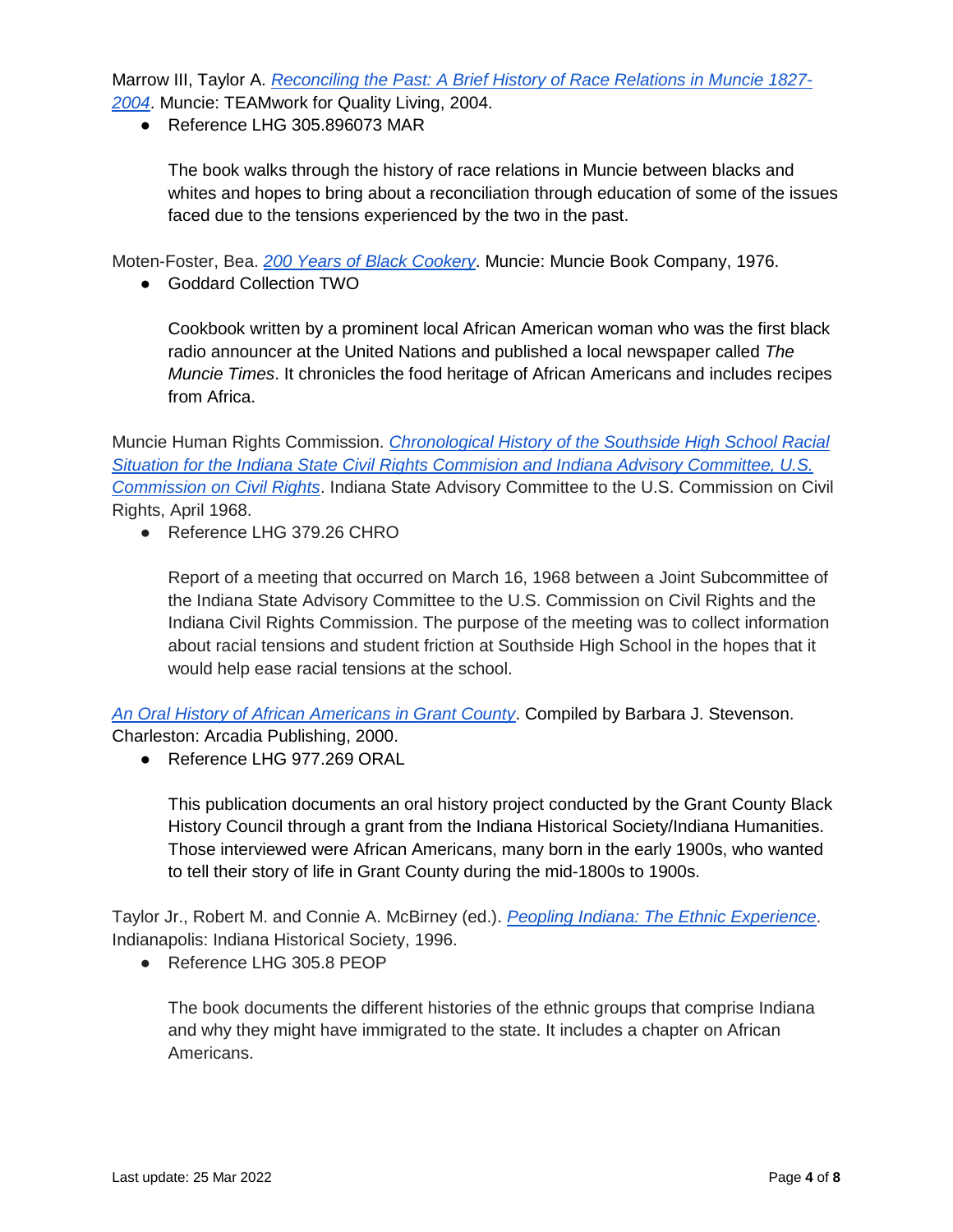Thornbrough, Emma Lou. *[Indiana Blacks in the Twentieth Century](https://muncie.tlcdelivers.com/#section=resource&resourceid=83132871¤tIndex=0&view=fullDetailsDetailsTab)*. Bloomington: Indiana University Press, 2000.

● Reference LHG 977.2 THOR

Thornbrough documents the growth of the African American population in Indiana in terms of numbers and power. Topics include African American participation in both of the World Wars, civil rights, daily life, organizations and their leaders, education, and more.

Thornbrough, Emma Lou (ed.). *[This Far by Faith: Black Hoosier Heritage](https://muncie.tlcdelivers.com/#section=resource&resourceid=9507478¤tIndex=0&view=fullDetailsDetailsTab)*. Indianapolis: Indiana Committee for the Humanities, 1982.

● Reference LHG 977.2 THIS

This booklet was written as a supplement to the photographic exhibit also titled "This Far By Faith: Black Hoosier Heritage" surveying black history in Indiana, which Muncie Public Library developed in conjunction with the Indiana Committee for the Humanities and the Indiana Historical Society.

Williams, David Leander. *[African Americans in Indianapolis: The Story of a People Determined](https://muncie.tlcdelivers.com/#section=resource&resourceid=2230633904¤tIndex=0&view=fullDetailsDetailsTab)  [to be Free](https://muncie.tlcdelivers.com/#section=resource&resourceid=2230633904¤tIndex=0&view=fullDetailsDetailsTab)*. Bloomington, Indiana: Indiana University Press, 2022.

● Reference LHG 323.1196 WILL

Williams examines the historical events African Americans experienced in Indianapolis between 1820 and 1970 and the community's determination to overcome adversity. This book explores the many events and influential individuals and organizations that had yet to be recorded in history books, textbooks, and literature.

Williams, Gregory Howard. *[Life on the Color Line: The True Story of a White Boy Who](https://muncie.tlcdelivers.com/#section=resource&resourceid=6164681¤tIndex=2&view=allCopiesDetailsTab)  [Discovered He Was Black](https://muncie.tlcdelivers.com/#section=resource&resourceid=6164681¤tIndex=2&view=allCopiesDetailsTab)*. New York: Dutton Books, 1995.

● Reference LHG 305.896 WILL

Williams recounts his move to Muncie, Indiana where he learned that his father who had been passing as an Italian-American was actually half black. In the book, he talks about his experiences within both the white and black communities in Muncie.

\*\*\*\*\*\*\*\*\*\*\*\*\*\*\*\*\*\*\*\*\*\*\*\*\*\*\*\*\*\*\*\*\*\*\*\*\*\*\*\*\*\*\*\*\*\*\*\*\*\*\*\*\*\*\*\*\*\*\*\*\*\*\*\*\*\*\*\*\*\*\*\*\*\*\*\*\*\*\*\*\*\*\*\*\*\*\*\*\*\*\*\*\*\*\*\*\*\*\*\*\*\*\*\*

#### *Genealogy*

Burroughs, Tony, *[Black Roots: A Beginner's Guide to Tracing the African American Family](https://muncie.tlcdelivers.com/#section=resource&resourceid=1443922¤tIndex=7&view=fullDetailsDetailsTab)  [Tree](https://muncie.tlcdelivers.com/#section=resource&resourceid=1443922¤tIndex=7&view=fullDetailsDetailsTab)*. New York: Simon & Schuster, Inc., 2001.

● Reference LHG 929.1089 BURR

Step by step guide for beginners on getting started with genealogical research related to African American heritage. It includes chapters on primary sources, how and where to research, and conducting oral histories with sample questions.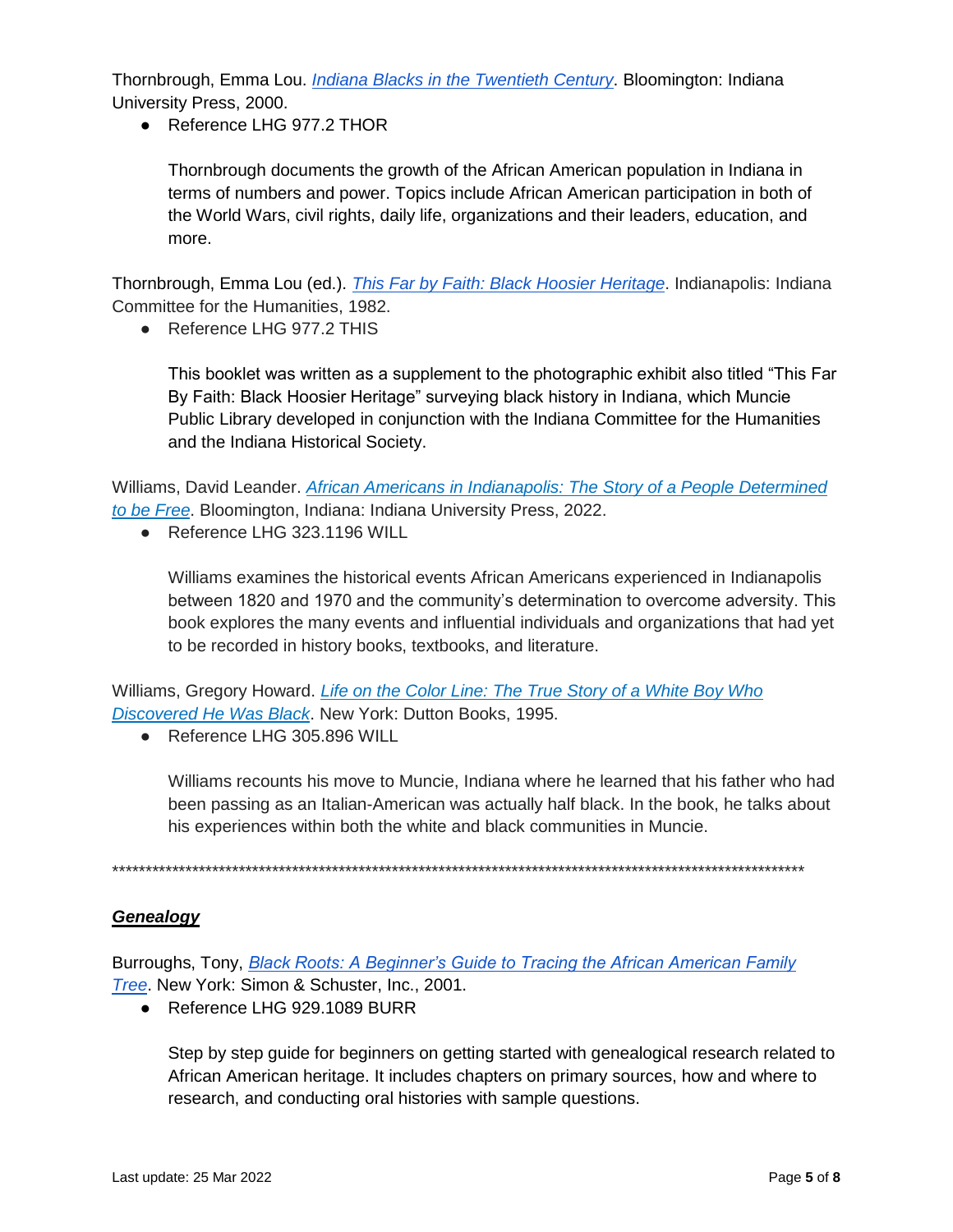Fears, Mary L. Jackson. *[Slave Ancestral Research: It's Something Else](https://muncie.tlcdelivers.com/#section=resource&resourceid=281362341¤tIndex=11&view=allCopiesDetailsTab)*. Westminster: Heritage Books, 1995.

● Reference LHG 929.2 FEAR

Although not a how-to guide on genealogical research, this book documents one woman's search into her African American heritage including hints and tips on what research techniques worked for her.

Heinegg, Paul. *[Free African Americans of North Carolina, Virginia, and South Carolina from the](https://muncie.tlcdelivers.com/#section=resource&resourceid=9741360¤tIndex=10&view=fullDetailsDetailsTab)  [Colonial Period to About 1820](https://muncie.tlcdelivers.com/#section=resource&resourceid=9741360¤tIndex=10&view=fullDetailsDetailsTab)*. Baltimore: Clearfield, 2005.

● Reference LHG 929.308 HEIN v. 1 & 2

Heinegg reconstructs the genealogies of free African Americans from the colonial period to 1820 in the states of North Carolina, Virginia, and South Carolina. Includes sources and index.

Motes, Margaret Peckham. *[Free Blacks and Mulattos in South Carolina 1850 Census](https://muncie.tlcdelivers.com/#section=resource&resourceid=10958843¤tIndex=6&view=fullDetailsDetailsTab)*. Baltimore, Clearfield, 2000.

● Reference LHG 929.3757 MOTE

Index of African Americans from the South Carolina 1850 Census arranged alphabetically. Includes explanation on entry format and abbreviations.

Robbins, Coy D. *[African American Soldiers from Indiana with the Union Army in the Civil War,](https://muncie.tlcdelivers.com/#section=resource&resourceid=4199938¤tIndex=2&view=fullDetailsDetailsTab)  [1863-1865](https://muncie.tlcdelivers.com/#section=resource&resourceid=4199938¤tIndex=2&view=fullDetailsDetailsTab)*. Bloomington: Indiana African American Historical and Genealogical Society, 1989.

● Reference LHG 973.74 ROBB

Index of African American soldiers from Indiana who served in the Union Army during the Civil War. Information includes name, county of origin, military unit, and enrollment period with a brief history at the beginning of the compilation.

Robbins, Coy D. *[Source Book: African American Genealogy in Indiana](https://muncie.tlcdelivers.com/#section=resource&resourceid=4199242¤tIndex=4&view=fullDetailsDetailsTab)*. Bloomington: Indiana African American Historical and Genealogical Society, 1989.

● Reference LHG 929.1 ROBB

Although dated, this source book does include a list of primary sources that are Indianaspecific as well as a list of libraries within the state for conducting genealogy research. The article on Native Americans and African Americans as they related to each other could also be useful.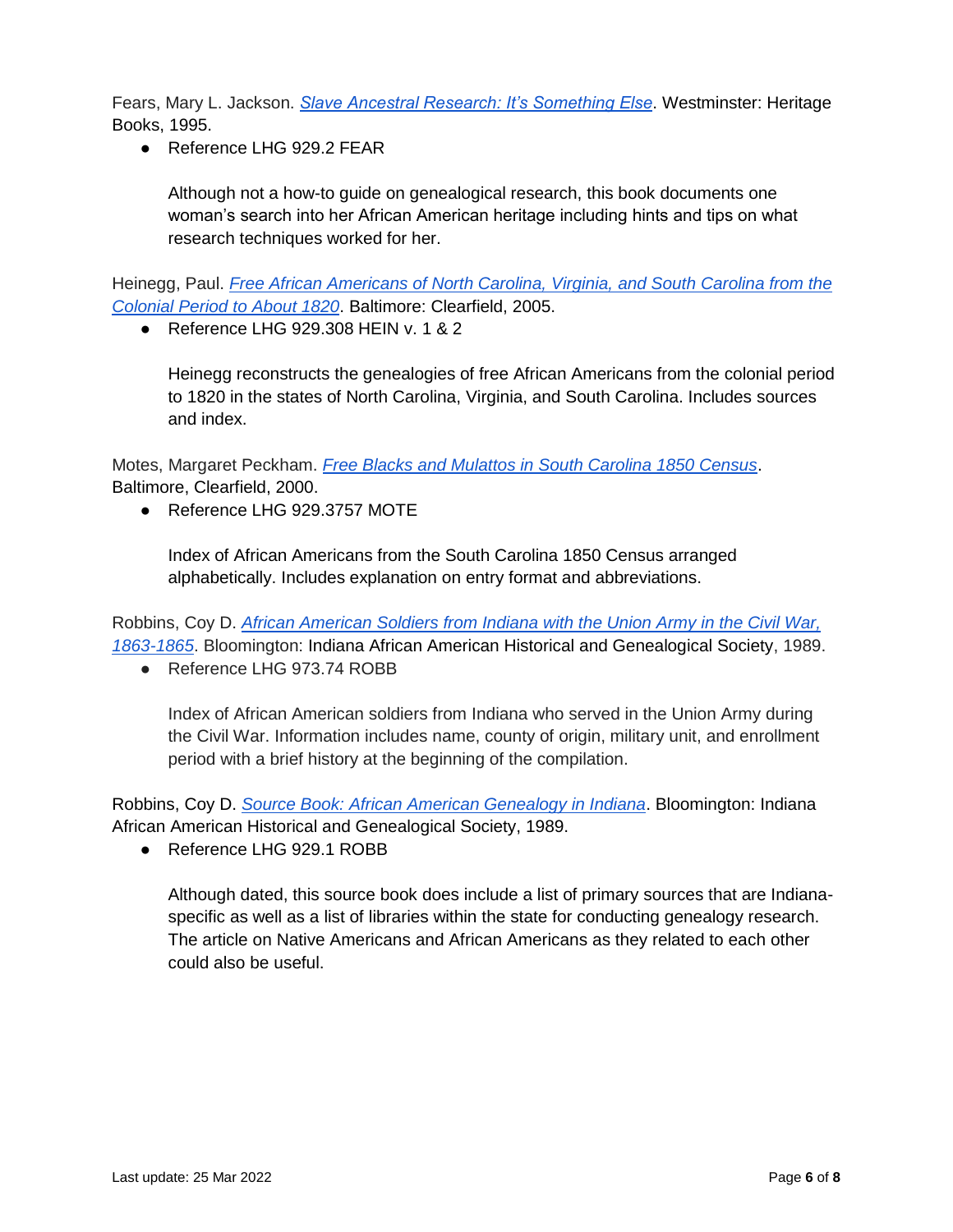Rose, James M., and Alice Eichholz. *[Black Genesis: A Resource Book for African American](https://muncie.tlcdelivers.com/#section=resource&resourceid=546661¤tIndex=2&view=fullDetailsDetailsTab) [Genealogy](https://muncie.tlcdelivers.com/#section=resource&resourceid=546661¤tIndex=2&view=fullDetailsDetailsTab)* by Alice Eichholz Baltimore: Genealogical Publishing Co., 2003.

● Reference LHG 929.1 ROSE

Updated handbook on researching African-American genealogy that provides an overview of the subject and the types of sources available. Part 2 is a bibliography of resources organized first by state and then by type of source. Each state includes a timeline of important dates.

Smith, Franklin Carter, and Emily Anne Croom. *[A Genealogist's Guide to Discovering Your](https://muncie.tlcdelivers.com/#section=resource&resourceid=16328514¤tIndex=6&view=fullDetailsDetailsTab)  [African-American Ancestors: How to Find and Record Your Unique Heritage](https://muncie.tlcdelivers.com/#section=resource&resourceid=16328514¤tIndex=6&view=fullDetailsDetailsTab)*. Baltimore: Genealogical Publishing Company, 2008.

● Reference LHG 929.1089 SMIT

Genealogy guide for getting started with African American research and what sources are available to learn about one's heritage. It includes case studies as well as appendices of state/national archives and forms.

Spears, Jean E., and Dorothy Paul (transcriber). *[Admission Record, Indianapolis Asylum for](https://owl.purdue.edu/owl/research_and_citation/chicago_manual_17th_edition/cmos_formatting_and_style_guide/books.html)  [Friendless Colored Children, 1871-1900](https://owl.purdue.edu/owl/research_and_citation/chicago_manual_17th_edition/cmos_formatting_and_style_guide/books.html)*. Indianapolis: Family History and Genealogy Section, Indiana Historical Society, 1994.

● Reference LHG 977.2 SPEA

Transcription of a primary source regarding African American children who were abandoned by their parents and placed in the Indianapolis Asylum.

Streets, David H. *[Slave Genealogy: A Research Guide with Case Studies.](https://muncie.tlcdelivers.com/#section=resource&resourceid=278771944¤tIndex=0&view=fullDetailsDetailsTab)* Westminster: Heritage Books, 2008.

● Reference LHG 929.1 STRE

A handbook that discusses how to research your genealogy if your ancestors were slaves. It emphasizes non-plantation slaves with three case studies from Kentucky.

Witcher, Curt Bryan. *[African American Genealogy: A Bibliography and Guide to Sources](https://muncie.tlcdelivers.com/#section=resource&resourceid=879778¤tIndex=1&view=fullDetailsDetailsTab)*. Fort Wayne: Round Tower Books, 2000.

● Reference LHG 929.1 WITC

Bibliography of general and state-specific sources related to researching African American genealogy.

**Note:** This is just a sample of what we have relating to African Americans in our Local History and Genealogy collection. You can find more by visiting our catalog at [www.munciepubliclibrary.org.](http://www.munciepubliclibrary.org/)